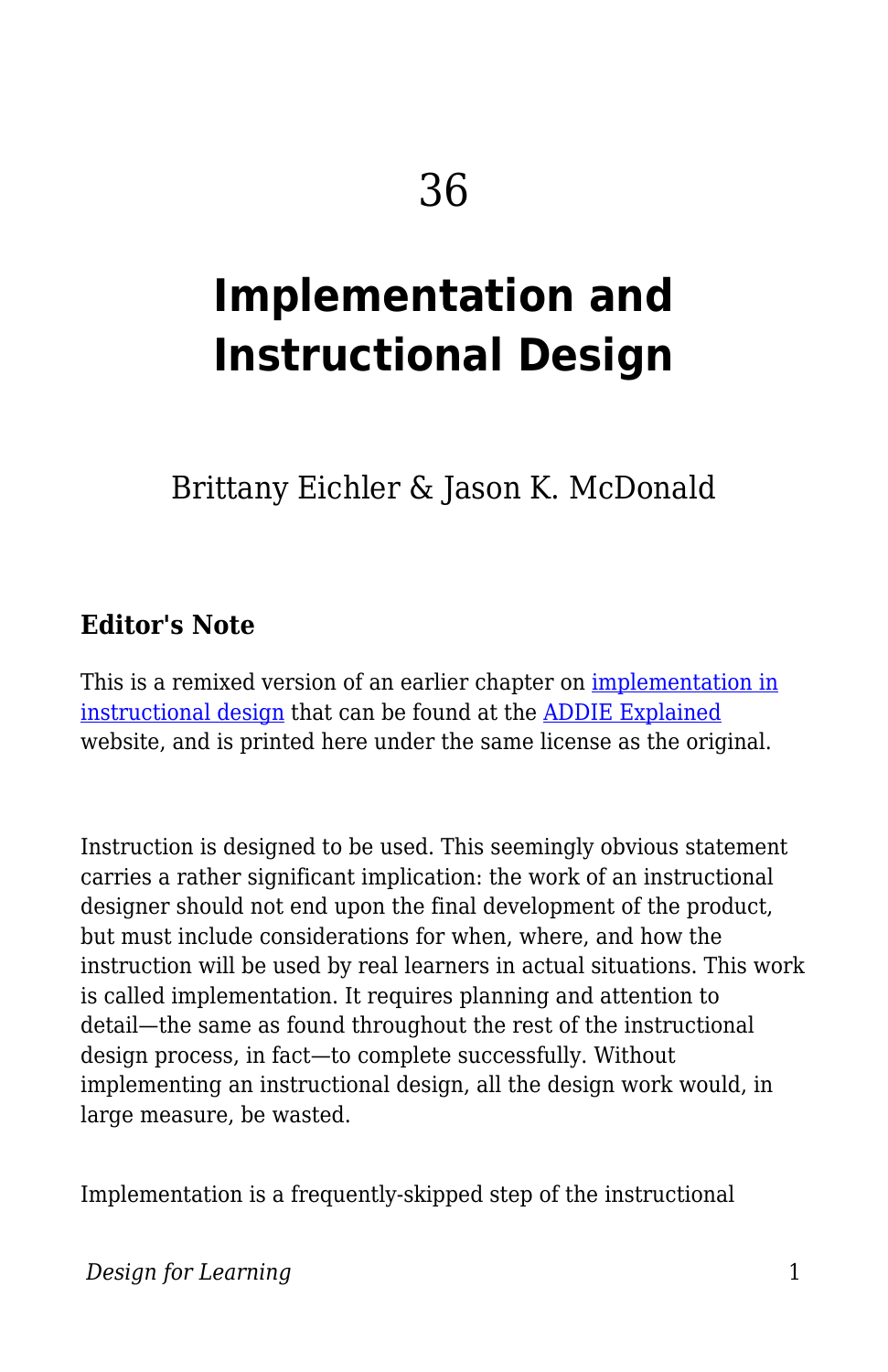design process, however. Designers are often (understandably) ready for their next exciting assignment, and often the client or other stakeholders want to be the primary actors during implementation. The organization the designer works for may also not consider it within their scope to assign instructional designers to help in the implementation phase.

But even when someone else has the actual responsibility to implement an instructional design, the designer can (and should) still be involved, at least in some fashion. Often he or she will have information that no one else has about the design (what certain components are meant for, or how certain features behave), and that information is crucial to ensure it can be implemented successfully. Few people know the entire project as well as the designer does, and this expertise should be drawn upon during the implementation process.

The purpose of this chapter is to introduce considerations that need to be made during the implementation phase of the instructional design process. To organize our discussion we rely on the five stages of introducing a new design as described by Everett M. Rogers (2003). Additionally, it is imperative that instructional designers (or other change agents like teachers or stakeholders) are aware of how people typically use products or services as they are being implemented. So we also describe how adopters of new products or services commonly move through Rogers's stages.

# **Adopting New Designs**

Gibbons (2013) described the importance of implementation as follows: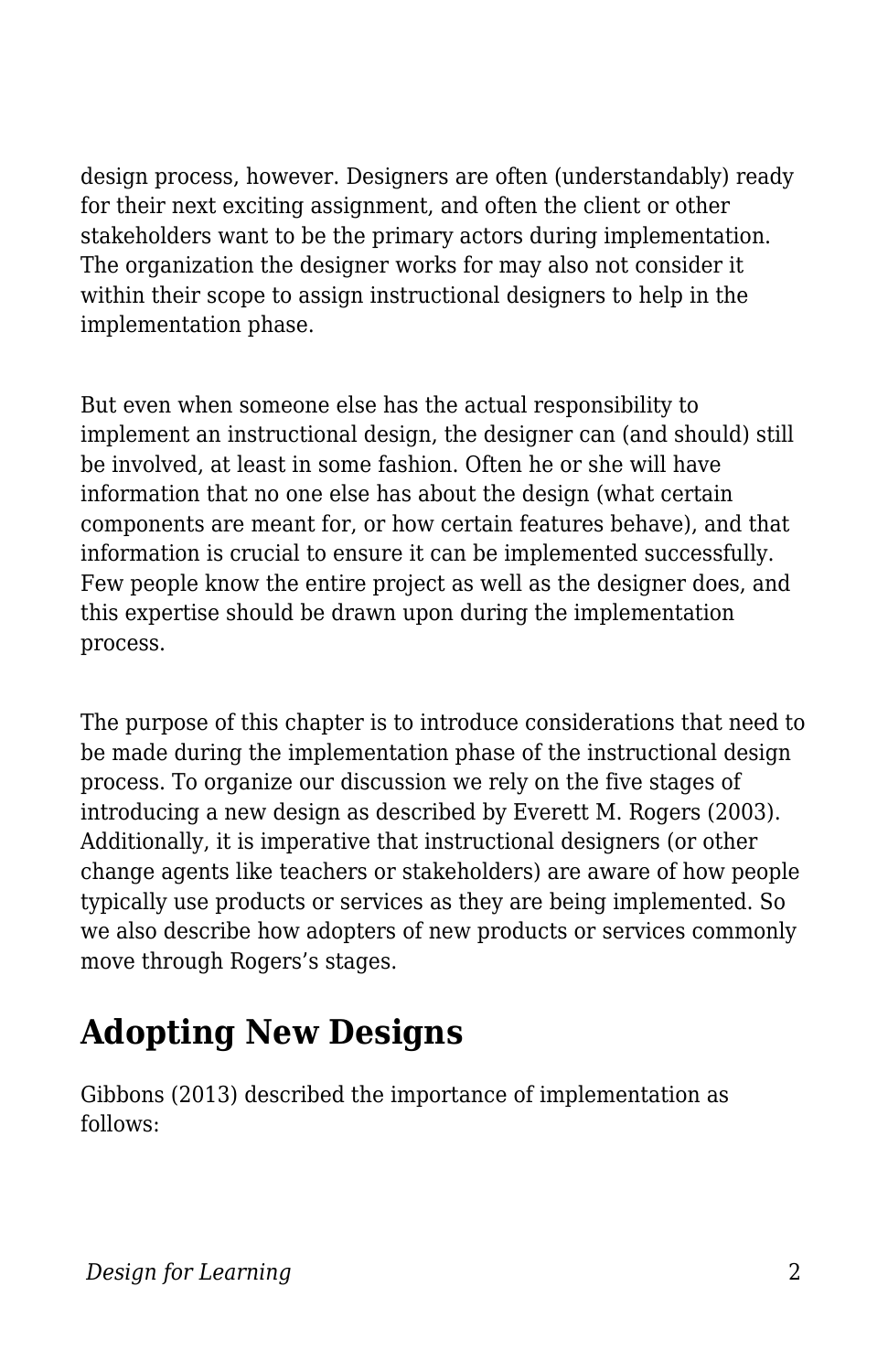Implementation is a period of intense and important change. In addition, it is a period of high-stakes decisions that affect the judgment of continued use of your product. Your product is not only making its first impression on people during implementation, but it is gathering either support or censure from those most likely to determine its viability—students, instructors, and administrators. A careful implementation plan can help your product to be introduced with the best possible chances of success (p. 410).

Similarly, Rogers (2003) suggested that, "the perceived newness of an innovation, and the uncertainty associated with this newness, is a distinctive aspect of innovation decision making" (p.161). As a result of this "uncertainty," understanding the design adoption process can help designers plan an instructional design implementation to maximize the chances it can have its intended effect with learners. To help instructional designers create a complete implementation plan, we recommend considering the phases of innovation adoption as a framework for creating their implementation plans (see Figure 1). The five stages in Rogers's model that will be discussed in this chapter are:

- Knowledge
- Persuasion
- Decision
- Use
- Confirmation

Note that the stage when people actually use the new material is stage four of this model! This should be evidence of how important it is to consider many factors that affect how someone will successfully use an instructional design, and encourage designers to not just complete the project and walk away.

### **Figure 1**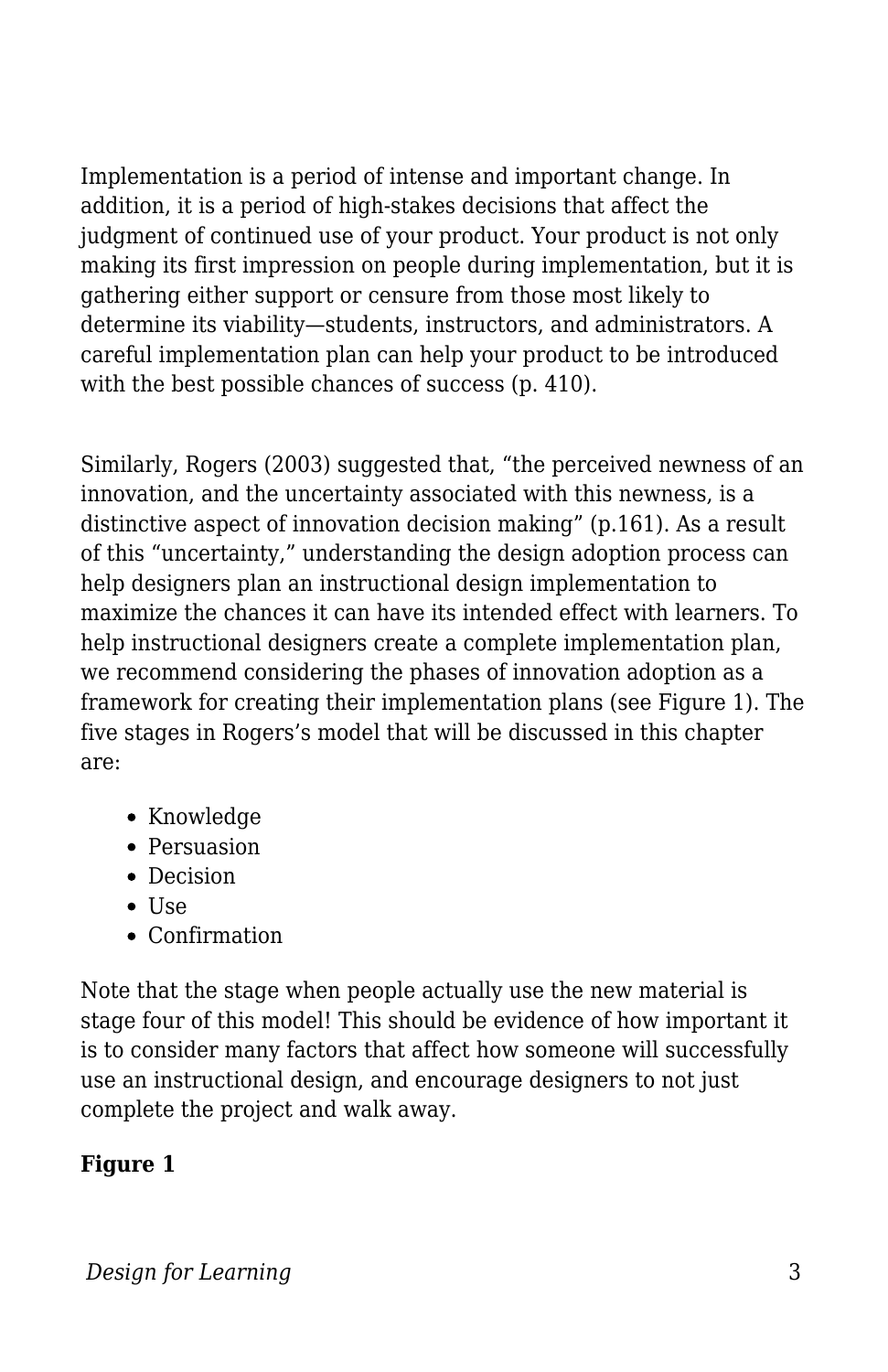*The Stages of Roger's Implementation Model*



### **Knowledge**

The expectation within the knowledge stage is that the adopter becomes aware of the design to be implemented, and determines if a need for adopting (or implementing) the design is actually present. In the context of instructional design, this could mean the designer prepares (or helps prepare) material that is useful to decision-makers about why they should use the instruction. This could take the form of an information sheet, or be more sophisticated like a full marketing campaign. It can also be directed to the students themselves, or others who might be the primary adopter of the design who will then introduce it to students (like a teacher or a school district).

### **Persuasion**

The persuasion stage occurs when the adopter begins to decide if they find the new design acceptable. During this process, the adopter "actively seeks information about the new idea, decides what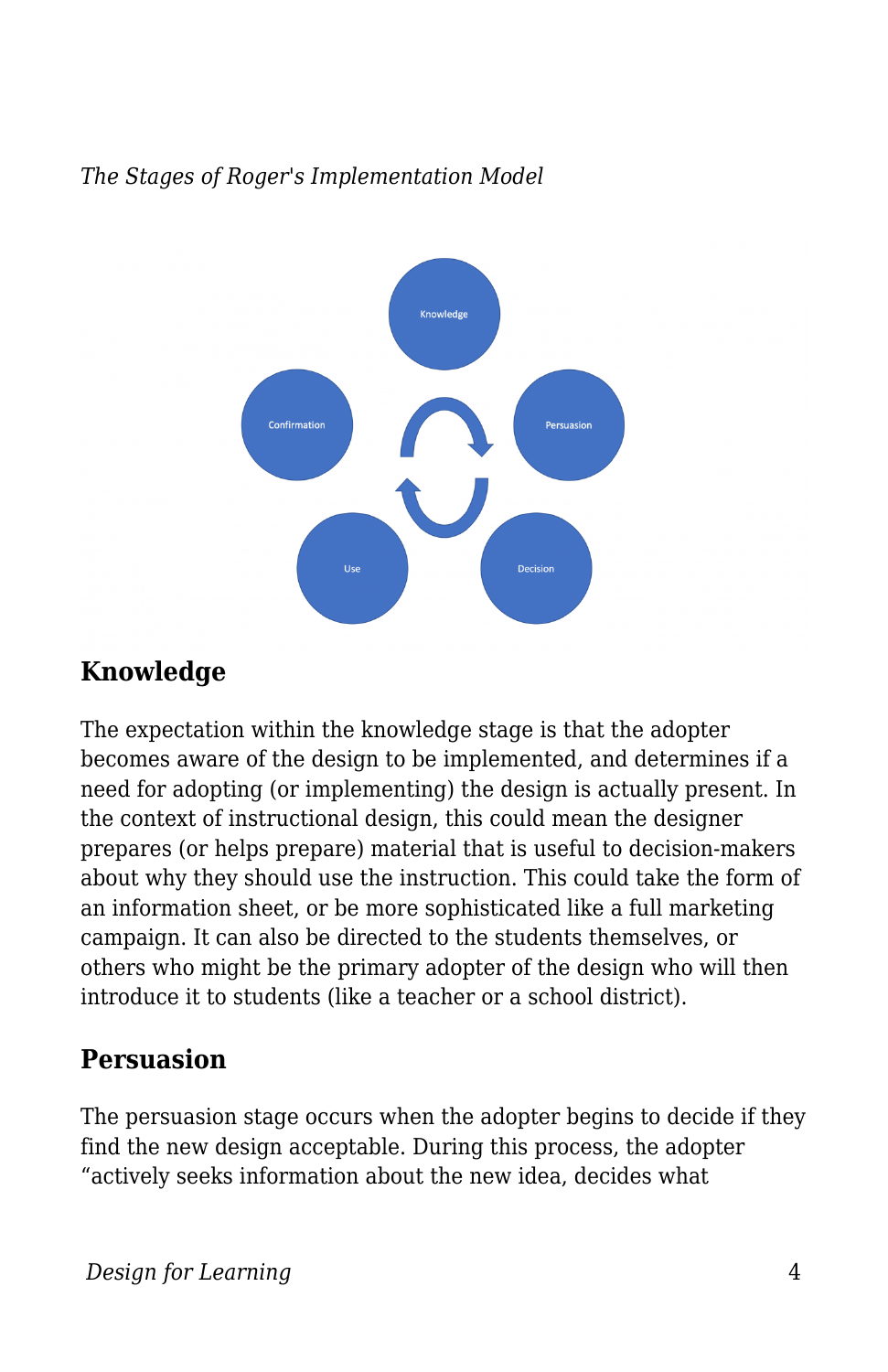messages he or she regards as credible, and decides how he or she interprets the information that is received" (Rogers, 2003). It is through this process that an adopter begins to decide if the design will be accepted. Instructional designers can facilitate the persuasion stage at the same time they provide knowledge about it. Why is it compelling? How does it fulfill real needs? What can be said about it that adopters will feel emotionally attracted to? (Do more than just provide the facts!) Like before, persuasion can be directed to both the student or other decision-makers.

### **Decision**

The decision stage includes the adopter actively participating in tests that will assist them in determining if the design will be adopted or rejected. It is important to note that this process can justifiably lead to either of these results: adoption or rejection. If the design is adopted, it is evidence that it is seen as a solution to the problem or issue the adopter initially defined. If the design is rejected, it can be classified as either active or passive rejection. According to Rogers (2003), active rejection consists of considering adoption of an innovation and then actively deciding not to adopt it. Passive rejection is when no identifiable decision is made, but due to inaction the innovation is effectively rejected. Instructional designers can help with the decision phase by making it as easy as possible for students or decision-makers to try out the instruction before committing to it. Can the designer be on-site for a test of the materials? Can they demonstrate to students or decision-makers what it actually looks like when the instruction is being used? Can they give away a component for free that people can test?

### **Use**

The next stage in this model is the actual usage of the new design. Using a new product is generally not a one-time endeavor. New design usage is generally considered a long-term process. While the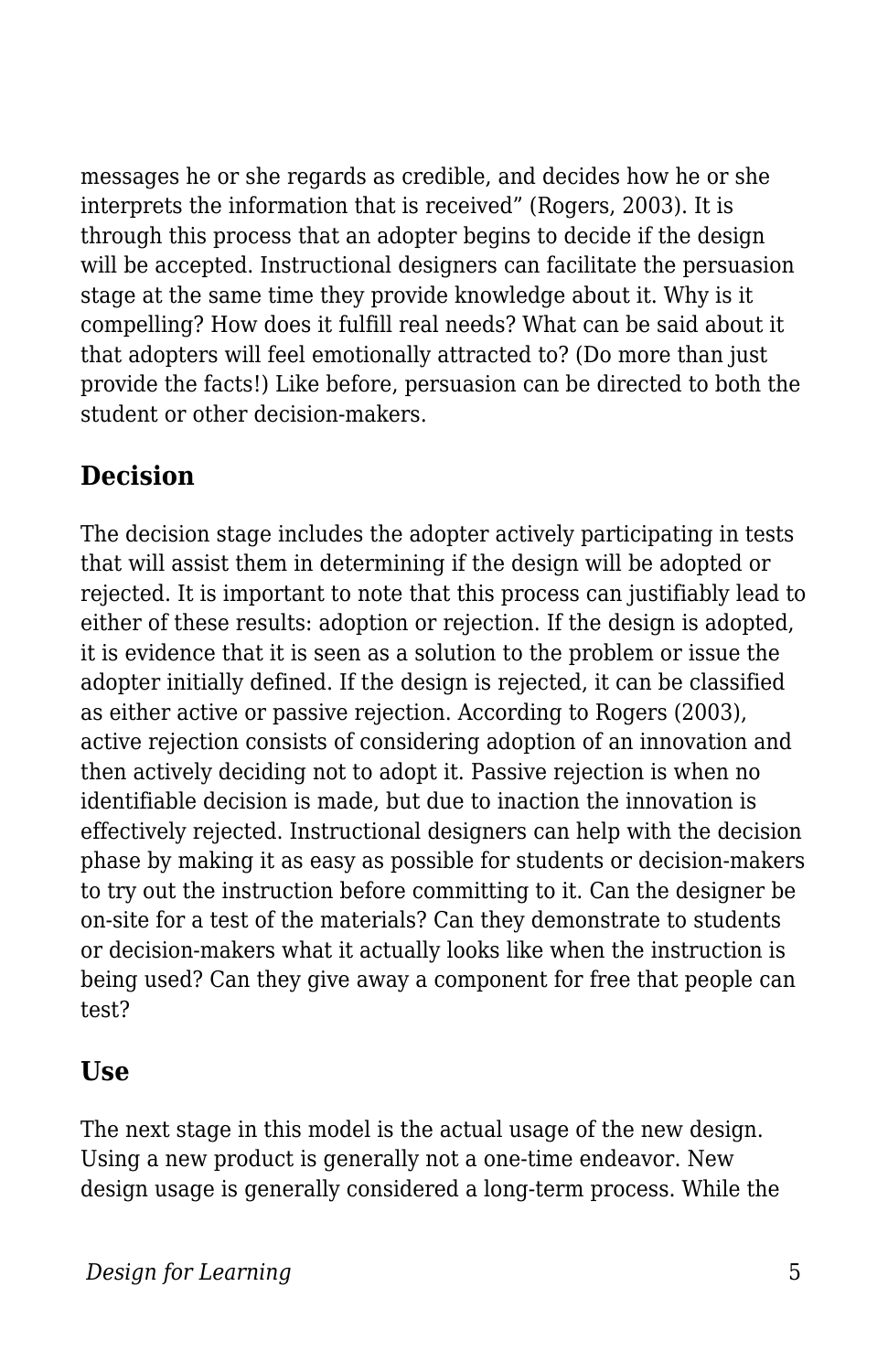definition of "long-term" can be ambiguous and is heavily determined by the context, it is important to know the use of a new innovation within instructional design is usually not simply "plug and play." There is generally a period of continued education and professional development associated with the adoption. The instructional designer might provide getting started materials so people begin using the materials successfully, or technical support to make sure problems can be solved as soon as they are apparent. They might have to train the person leading the instruction, or at the very least show students how to use all of the features found in the instruction.

As the design is implemented, it is likely that an event referred to as re-invention may occur. Re-invention is defined in this context "as the degree to which an innovation is changed or modified by a user in the process of its adoption and implementation" (Rogers, 2003, p. 180). It is important to note that re-invention is not necessarily a negative, as it can lead to improved results. For instance, an instructional designer may have intended that students complete an online module individually, but as it begins to be used throughout a company, the employees start to gather together in groups and complete the assignments together. Even though the designer did not intend for this kind of use, evaluations could show that it is more effective—students learn more and have deeper insights as they work together. An implication of this is that designers should make their designs flexible, so they don't break down during re-invention. They should also watch for re-invention because it might give them ideas for how they can design better in the future.

### **Confirmation**

Confirmation occurs as the adopter evaluates the decision to adopt and implement the design. Are they satisfied with what they chose? During this stage it is possible that the design will be subsequently discontinued. The evaluation can be based on many measures: learner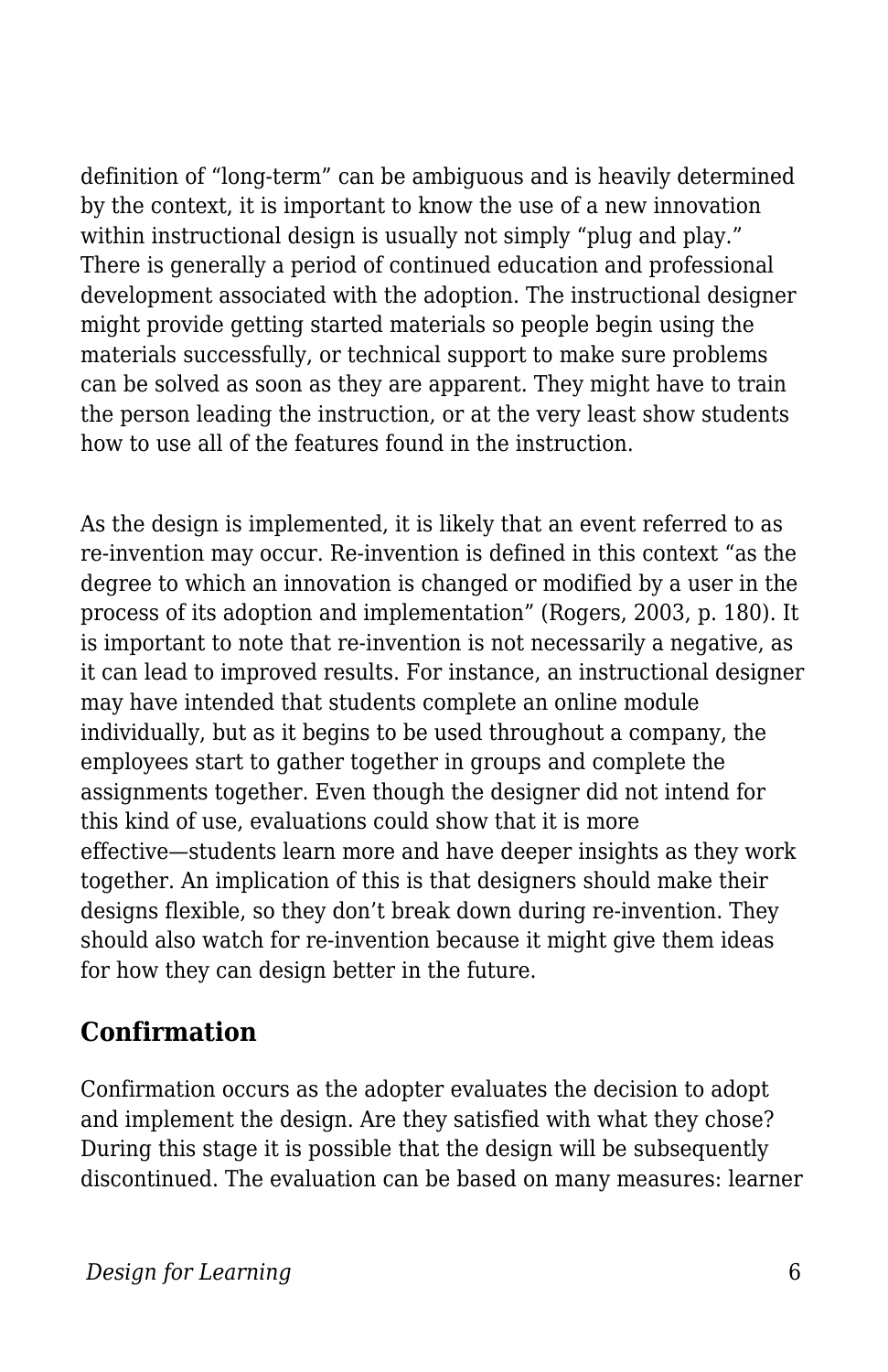performance, ease of use, satisfaction, cost to maintain, etc. If discontinuance occurs, it is often a result of some kind of dissonance, or the gap adopters experience between what they expected to happen and what actually happened. It is important, then, for continued use of the design, that the instructional designer seeks methods to reduce or eliminate dissonance. Some methods to achieve reduction of elimination include helping adopters understand how to incorporate the design into their existing practices, continued support and training, and fixing problems the adopter may be experiencing with the instruction that interfere with its ability to achieve its intended outcomes.

# **Application Exercise**

Consider an instructional design project you are either currently involved in, or one you are familiar with. Write a brief implementation plan for this project that uses all five of Rogers's implementation phases.

Prepare a brief presentation about this implementation plan, as if you were assigned to explain to your client why each phase is important to successfully implement the project.

# **Attributes of Designs That Lead to Successful Implementation**

In addition to the innovation-decision process, it is important for the instructional designer to consider factors in the design itself that contribute to rates of adoption. Rogers (2003) identified five such attributes: relative advantage, compatibility, complexity, trialability and observability.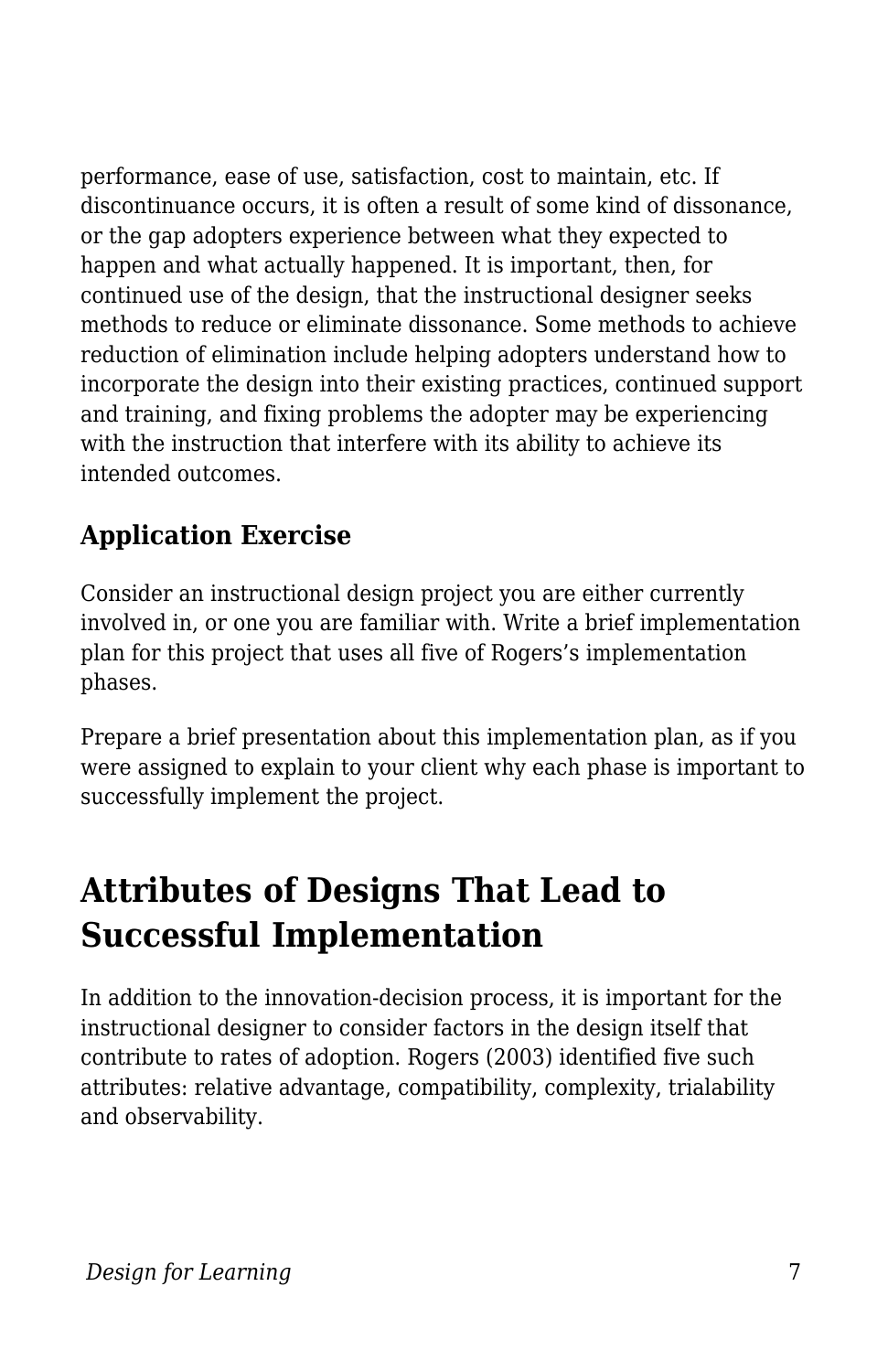### **Relative Advantage**

The concept of relative advantage refers to whether the design is actually an improvement over the current product or service the adopter has been using. If the adopter perceives that the design's value does not exceed that of the current product used, the design is much less desirable and unlikely to be adopted. In contrast, a design that is determined to be of greater value is more likely to be adopted. Instructional designers should be considering the relative advantage of their instruction throughout the design process. How is what they are designing better than the status quo?

### **Compatibility**

Compatibility is in reference to how well the design aligns with other aspects of the adopter's life and circumstances. This could include the adopter's professional, pedagogical, and sociocultural ideologies. Conflict with any of these schemas, whether directly impacting the design's actual use, could threaten adoption. As indicated by Rogers (2003), "any new idea is evaluated in comparison to existing practice. Thus compatibility is, not surprisingly, related to the rate of adoption of an innovation" (p. 249). Through careful attention to the adopter's (students or other decision-makers) beliefs, interests, needs, and concerns throughout the design process, designers can help prepare their instruction so it is more compatible with what adopters expect and need.

### **Complexity**

Complexity is how difficult it is to comprehend, incorporate, and actually use the design. While complexity does not impact the rate of adoption to the same degree as relative advantage and compatibility, the complexity of a design can negatively impact how likely it is for adopters to use (or want to use) it. If a design is perceived to be too difficult to incorporate or use, it is less likely to be adopted in the first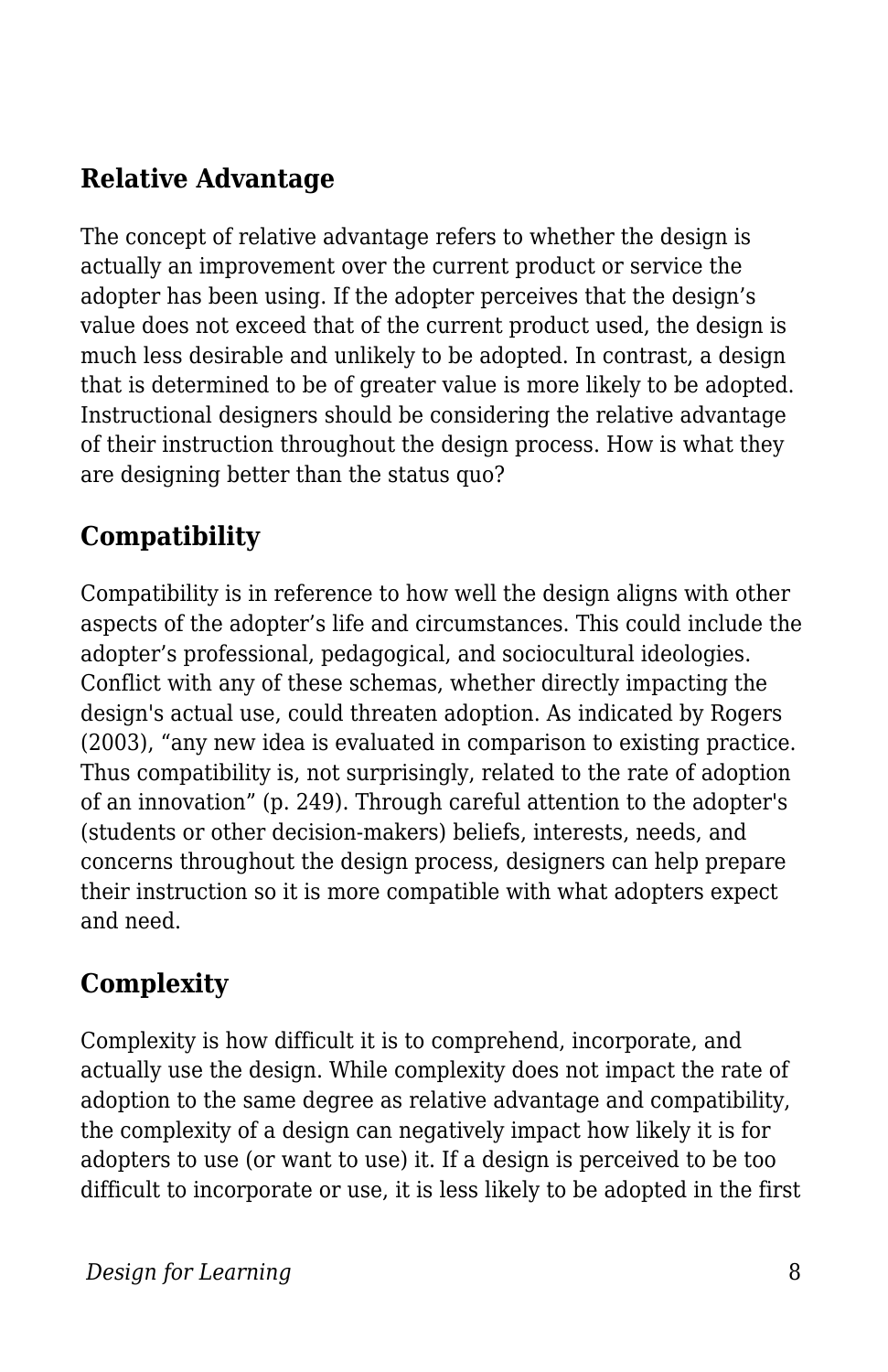place or more likely to be discontinued if it is adopted. Good evaluation and testing of prototypes throughout the instructional design process can help minimize the complexity of their instruction. Designers, in fact, can consider how they can specifically test prototypes to help minimize complexity (such as through a usability test).

## **Trialability**

Trialability refers to how readily a design can be tested or used with a limited commitment. For example, software is often introduced in stages, or "betas." These stages of progressively more complete versions of a product permit its testing on a limited basis. Such testing permits users to identify issues and helps increase adoption. Trialability has a positive impact on the rate of adoption for early adopters, but is less impactful on the rate of adoption for later adopters (Rogers, 2003). As is hopefully clear, the trialability of instruction is closely associated with the decision phase described above. Designers should prepare for the trialability of their instruction as early as possible in their design process. High fidelity prototypes might be an easy and low-cost way of doing this.

## **Observability**

Observability refers to "the degree to which the results of an innovation are visible to others" (Rogers, 2003, p. 16). Designs that are more difficult to observe or difficult to explain and operationalize are less likely to be adopted. This can be especially difficult for instructional designers because so much of the learning process is invisible or hard to observe. It helps to make sure the learning goals of the instruction are as measurable and observable as possible. Regularly reporting the results of assessments of student learning can also help. While important, however, observability is the least impactful of the attributes Rogers identified.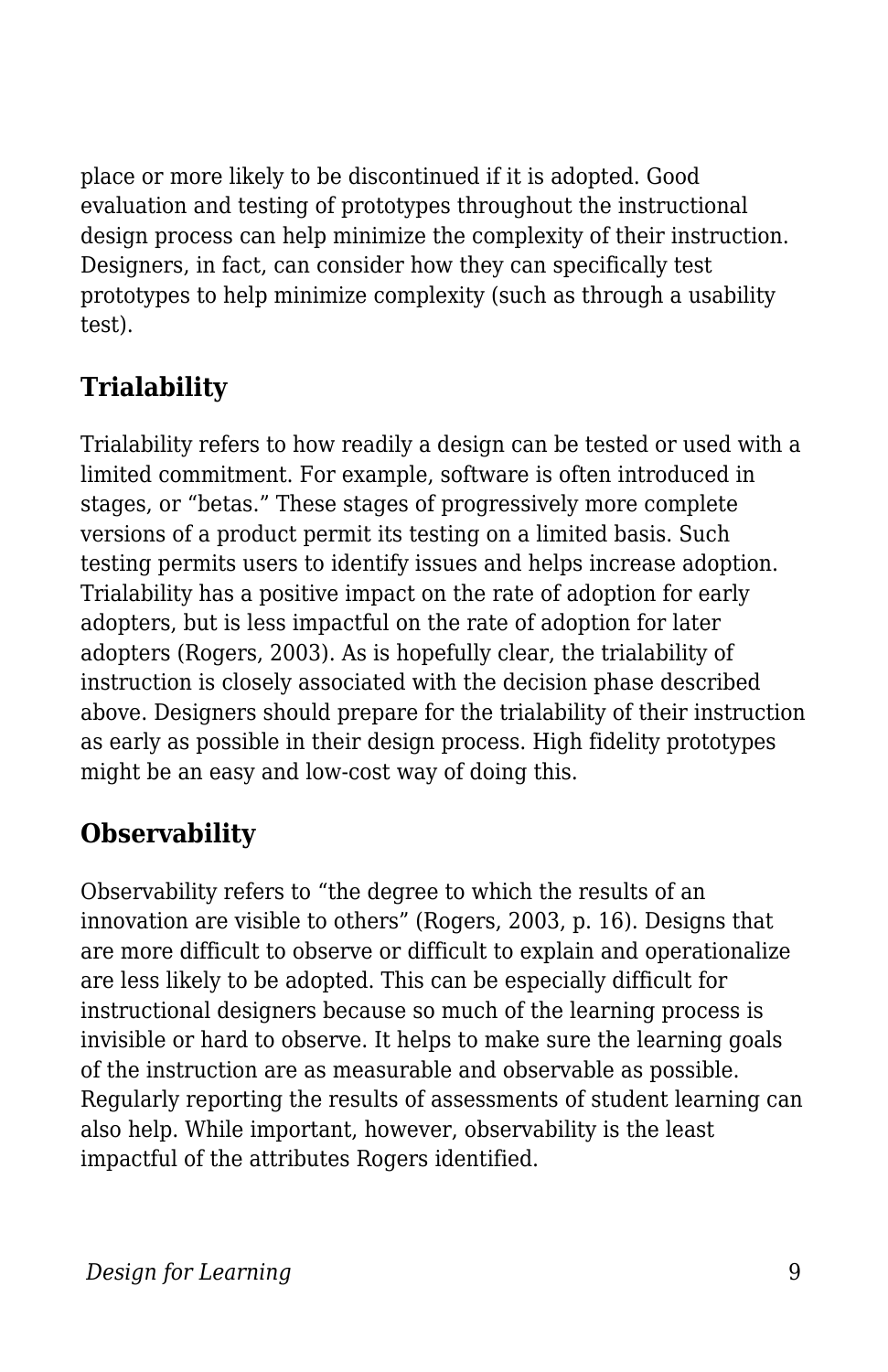### **Application Exercise**

You are an instructional designer implementing a new computerbased learning tool in a K-12 classroom. The teacher is not technologically savvy and is hesitant to use this new tool. Explain what steps might be taken to support the teacher and mitigate their concerns.

Considering Rogers' five attributes that impact the rate of adoption of innovations, please explain how these attributes would affect implementation decisions that you, as an instructional designer, would make, for this teacher.

# **Conclusion**

In this chapter, we discussed the implementation phase of the instructional design process. We described important factors of implementation using the five stages of the diffusion of innovations: knowledge, persuasion, decision, implementation, and confirmation. We also reviewed characteristics of a design itself that can impact rates of implementation: relative advantage, compatibility, complexity, trialability and observability.

Implementation is a phase instructional designers should begin planning for at the beginning of their project. By carefully reviewing the material we provide here, designers—and those they support—will be able to ensure the instruction they create is actually used by those it is intended for so the desired changes that led to its creation can be brought about.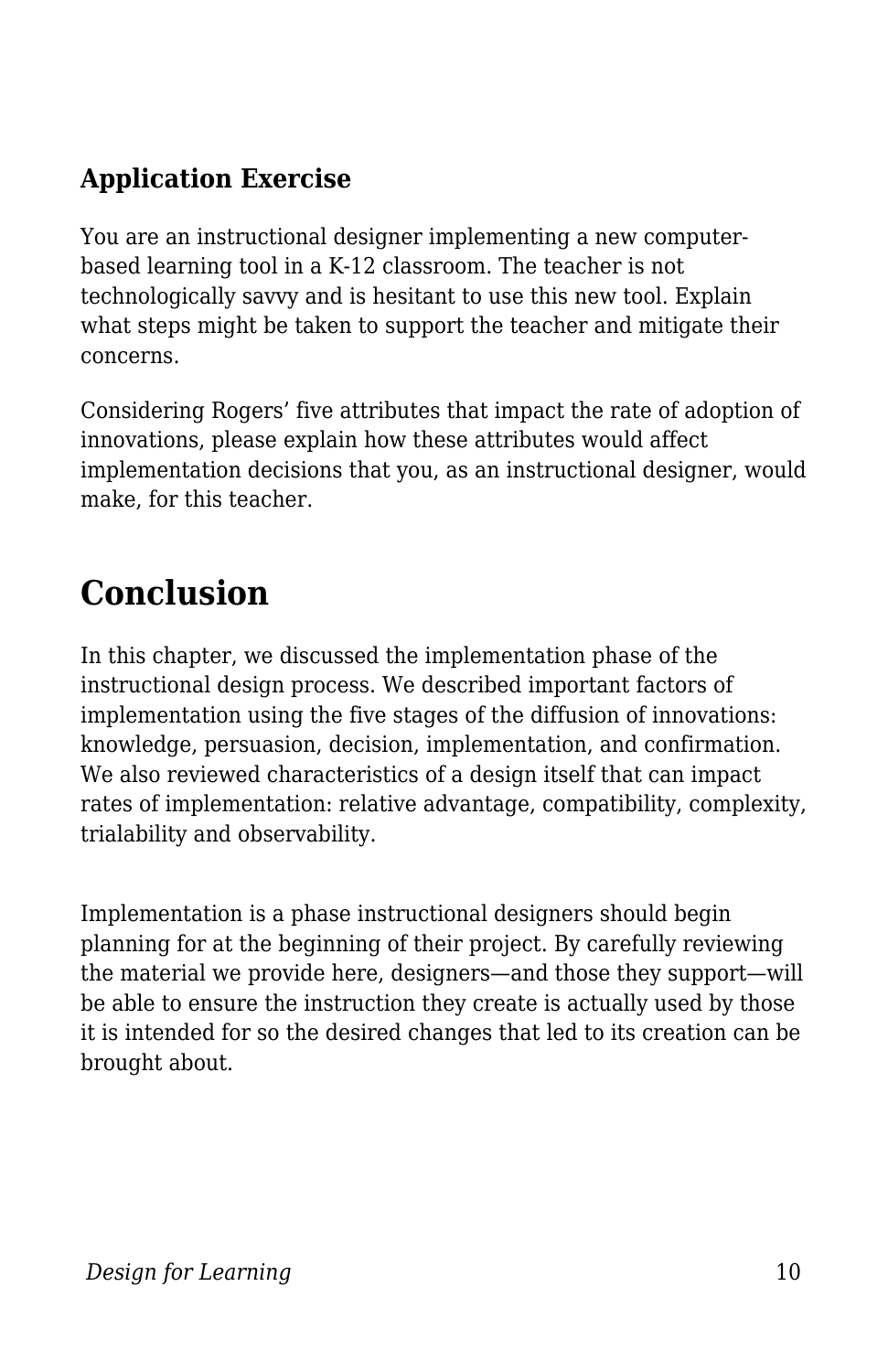# **References**

Gibbons, A. S. (2013). *An architectural approach to instructional design*. Routledge.

Rogers, E. M. (2003). *Diffusion of innovations*. Simon and Schuster.